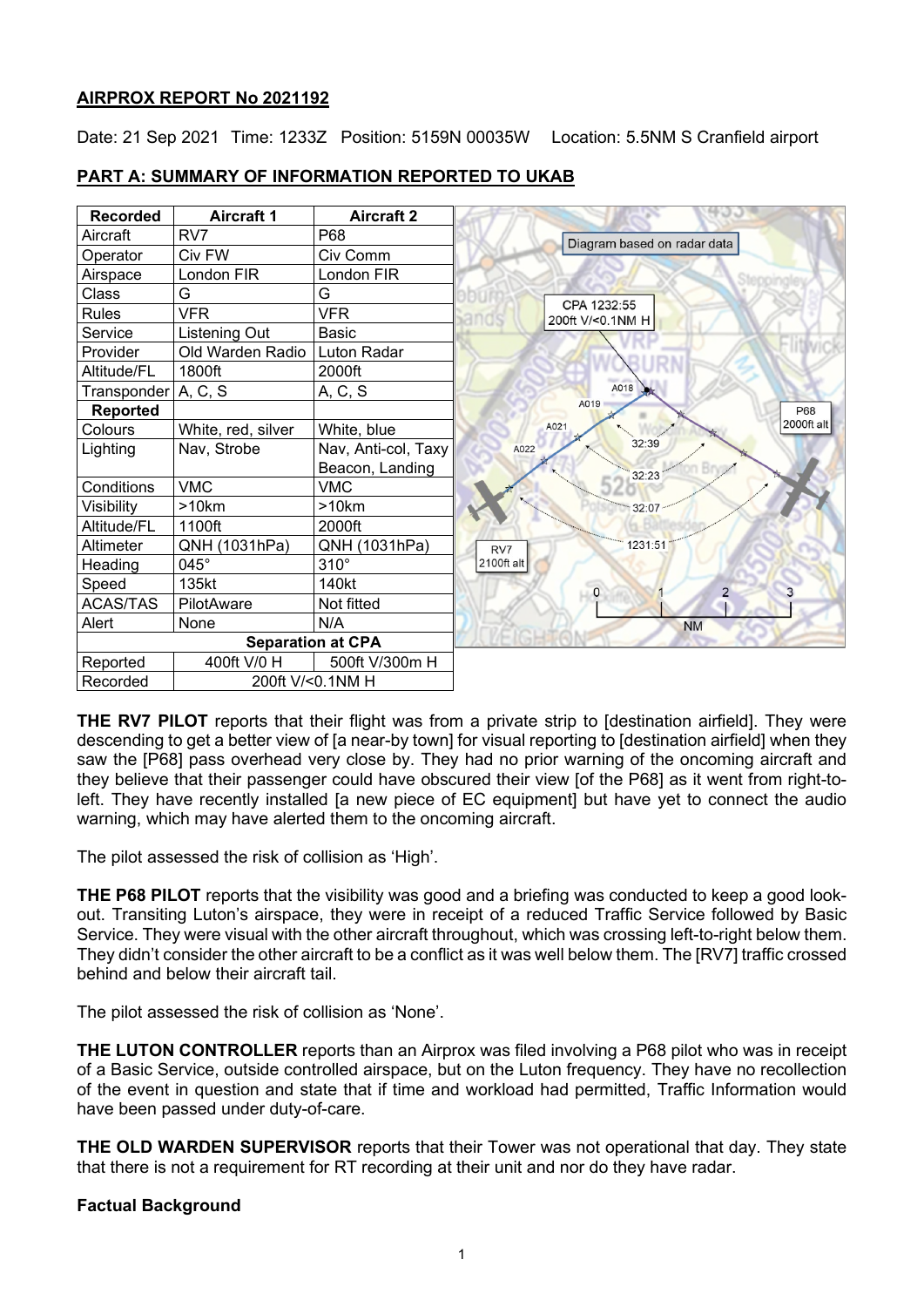The weather at Luton was recorded as follows:

METAR EGGW 211250Z AUTO 02004KT 9999 SCT032 BKN041 18/12 Q1031 METAR EGGW 211220Z AUTO 33004KT 290V010 9999 SCT028 BKN034 BKN041 18/11 Q1031

#### **Analysis and Investigation**

### **NATS Safety Investigations**

A Vans RV7 operating VFR outside controlled airspace in communication with Old Warden Radio, came into proximity with [a P68], whose pilot was also operating VFR outside controlled airspace and in receipt of a Basic Service from the Luton Intermediate Approach controller. The pilot of [the RV7] subsequently reported an Airprox.

Information available to the investigation included:

- CA4114 from the Luton Intermediate Approach controller
- Radar and R/T recordings
- UK Airprox Board Notification
- Redacted Pilot Reports

[The P68 pilot] had previously been conducting a survey flight and was transiting Luton airspace returning to [destination airfield]. The pilot had been in receipt of a Traffic Service prior to entering the Luton CTR. Following transit of the Luton CTR, [the P68 pilot], operating VFR, exited controlled airspace and at **1229:27** was provided with a Basic Service by the Luton Intermediate Approach controller, which was agreed by the pilot.

There were several other aircraft whose pilots were established on the Luton Intermediate Approach frequency, both IFR and VFR. The Vans RV7 pilot was operating outside controlled airspace, squawking 7000, and in communication with Old Warden Radio.

The closest point of approach between [the RV7] (indicated as V on radar) and [the P68] occurred at **1232:55**, measured on the Multi-Track Radar Display as 0.1NM and 200ft (Figure 1).



Figure 1

There was no reference to this encounter made on the Luton Intermediate Approach frequency, however, the pilot of [the RV7] subsequently submitted an Airprox report to the UK Airprox Board.

The Luton Intermediate Approach controller was not cognisant of the confliction at the time, as there was no report made by the pilot.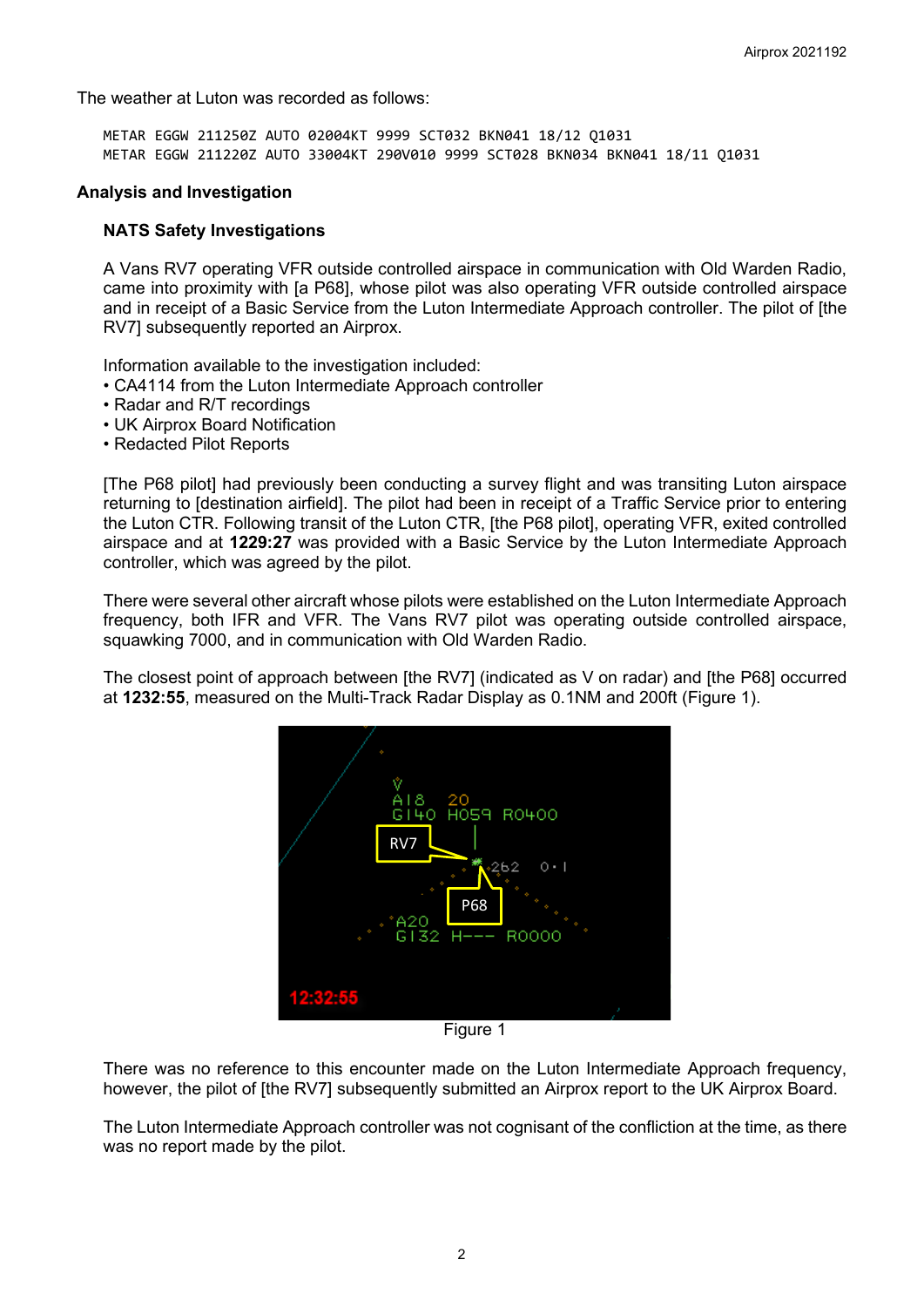In conclusion, the Airprox occurred when [the P68] and [the RV7] came into proximity outside controlled airspace when operating VFR. [The P68 pilot] was in receipt of a Basic Service at the time of the event.

The Closest Point of Approach occurred at **1232:55** and was recorded on Multi-Track Radar as 0.1NM and 200ft.

The pilot of [the P68] was visual with [the RV7] throughout the event and no resolution was required.

## **UKAB Secretariat**

The RV7 and P68 pilots shared an equal responsibility for collision avoidance and not to operate in such proximity to other aircraft as to create a collision hazard. [1](#page-2-0) If the incident geometry is considered as converging then the RV7 pilot was required to give way to the P68. $^{\rm 2}$  $^{\rm 2}$  $^{\rm 2}$ 

### **Summary**

An Airprox was reported when an RV7 and a P68 flew into proximity 5.5NM south of Cranfield airport at 1233Z on Tuesday 21<sup>st</sup> September 2021. Both pilots were operating under VFR in VMC, the RV7 pilot was listening out on the Old Warden radio frequency and the P68 pilot in receipt of a Basic Service from Luton Radar.

## **PART B: SUMMARY OF THE BOARD'S DISCUSSIONS**

Information available consisted of reports from both pilots, radar photographs/video recordings, reports from the air traffic controllers involved and reports from the appropriate operating authorities. Relevant contributory factors mentioned during the Board's discussions are highlighted within the text in bold, with the numbers referring to the Contributory Factors table displayed in Part C.

The Board first discussed the actions of the RV7 pilot and noted that they had not been in receipt of an ATS and had been listening out on the Old Warden Radio frequency. At the point of the Airprox, the RV7 pilot had been at a range of over 10NM from Old Warden and members discussed whether the RV7 pilot might have been better served exploring other options for a service, such as Luton Radar or Farnborough LARS. The Board noted that the compatible EC equipment that had been carried by the RV7 pilot had not generated an alert when it would have been expected to have done so (**CF4**), despite the fact that the audio alert element had not been connected, and agreed that the RV7 pilot had had no situational awareness of the presence of the P68 (**CF3**). The Board also agreed that the RV7 pilot had become visual with the P68 late (**CF5**), that their view had been obscured by their passenger (**CF8**) and that the proximity of the P68 was such that it had caused concern to the RV7 pilot (**CF7**).

The Board next considered the actions of the P68 pilot and agreed that they had not received any Traffic Information on the RV7 from the Luton controller (acknowledging that the controller had not been required to monitor the P68's flightpath under a Basic Service) and had therefore not had any situational awareness regarding the presence of the RV7 (**CF3**). Members also agreed that, although the P68 pilot had been visual with the RV7 throughout, they had elected to continue to fly close enough to it to cause concern to the RV7 pilot (**CF6**). A discussion then followed regarding the level of ATS that the P68 had been under and that they had changed from a Traffic Service whilst crossing Luton CTR to a Basic Service once outside controlled airspace. It had not been possible to establish the reason for this change, but members agreed that, the retention of a Traffic Service may have been advantageous, if it had indeed been available. A NATS advisor added that the Luton controller had been busy at the time of the Airprox.

Next, the Board members discussed the service provided by the Luton controller and agreed that under a Basic Service they had not been required to monitor the flight of the P68 (**CF1**). Members also noted that the Luton Radar controller had STCA available to them, however, the selected SSR codes and

<span id="page-2-0"></span><sup>1</sup> (UK) SERA.3205 Proximity.

<span id="page-2-1"></span> $2$  (UK) SERA.3210 Right-of-way (c)(2) Converging.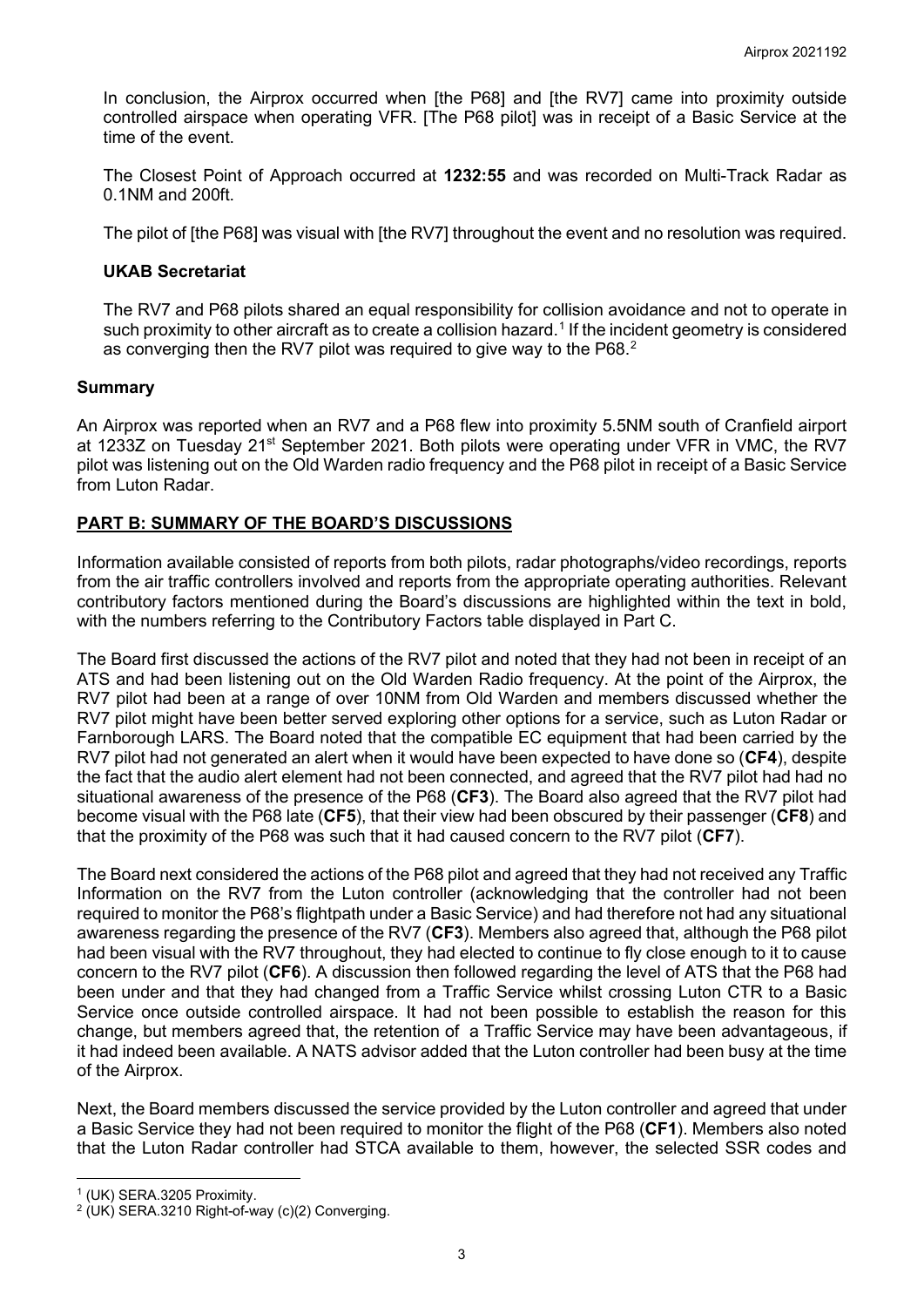location of the aircraft had been such that they had been outside the alerting parameters of the system and as such the Board agreed that the system had not been used (**CF2**).

Finally, the Board considered the risk involved in this Airprox. Members noted that, as neither pilot had had any situational awareness regarding the presence of the other, both were relying on their lookout for conflict detection and avoidance. The Board considered that the separation between the aircraft had reduced sufficiently to result in safety being degraded, although there had been no risk of collision because the P68 pilot had been visual with the RV7 throughout. Consequently, the Board assigned a Risk Category C to this event.

## **PART C: ASSESSMENT OF CONTRIBUTORY FACTORS AND RISK**

Contributory Factors:

|                | 2021192                                                        |                                                             |                                                                                                                                                  |                                                                                          |  |  |  |  |  |  |
|----------------|----------------------------------------------------------------|-------------------------------------------------------------|--------------------------------------------------------------------------------------------------------------------------------------------------|------------------------------------------------------------------------------------------|--|--|--|--|--|--|
| <b>CF</b>      | <b>Factor</b>                                                  | <b>Description</b>                                          | <b>ECCAIRS Amplification</b>                                                                                                                     | <b>UKAB Amplification</b>                                                                |  |  |  |  |  |  |
|                |                                                                | <b>Ground Elements</b>                                      |                                                                                                                                                  |                                                                                          |  |  |  |  |  |  |
|                |                                                                | • Situational Awareness and Action                          |                                                                                                                                                  |                                                                                          |  |  |  |  |  |  |
| 1              | Contextual                                                     | ANS<br>Flight<br>Information<br>Provision                   | Provision of ANS flight information                                                                                                              | The ATCO/FISO was not<br>required to monitor the flight<br>under a Basic Service         |  |  |  |  |  |  |
|                |                                                                | • Electronic Warning System Operation and Compliance        |                                                                                                                                                  |                                                                                          |  |  |  |  |  |  |
| 2              | Technical                                                      | • STCA Warning                                              | An event involving the triggering of a Short<br>Term Conflict Alert (STCA) Warning                                                               |                                                                                          |  |  |  |  |  |  |
|                | <b>Flight Elements</b>                                         |                                                             |                                                                                                                                                  |                                                                                          |  |  |  |  |  |  |
|                | • Situational Awareness of the Conflicting Aircraft and Action |                                                             |                                                                                                                                                  |                                                                                          |  |  |  |  |  |  |
| 3              | Contextual                                                     | • Situational Awareness and<br><b>Sensory Events</b>        | Events involving a flight crew's awareness<br>and perception of situations                                                                       | Pilot had no, late or only<br>generic, Situational Awareness                             |  |  |  |  |  |  |
|                |                                                                | <b>• Electronic Warning System Operation and Compliance</b> |                                                                                                                                                  |                                                                                          |  |  |  |  |  |  |
| 4              | Human<br>Factors                                               | • Response to Warning<br>System                             | An event involving the incorrect response<br>of flight crew following the operation of an<br>aircraft warning system                             | CWS misinterpreted, not<br>optimally actioned or CWS alert<br>expected but none reported |  |  |  |  |  |  |
|                |                                                                | • See and Avoid                                             |                                                                                                                                                  |                                                                                          |  |  |  |  |  |  |
| 5              | Human<br>Factors                                               | · Identification/Recognition                                | Events involving flight crew not fully<br>identifying or recognising the reality of a<br>situation                                               | Late sighting by one or both<br>pilots                                                   |  |  |  |  |  |  |
| 6              | Human<br>Factors                                               | • Lack of Individual Risk<br>Perception                     | Events involving flight crew not fully<br>appreciating the risk of a particular course<br>of action                                              | Pilot flew close enough to cause<br>concern                                              |  |  |  |  |  |  |
| $\overline{7}$ | Human<br>Factors                                               | • Perception of Visual<br>Information                       | Events involving flight crew incorrectly<br>perceiving a situation visually and then<br>taking the wrong course of action or path<br>of movement | Pilot was concerned by the<br>proximity of the other aircraft                            |  |  |  |  |  |  |
| 8              | Contextual                                                     | • Visual Impairment                                         | Events involving impairment due to an<br>inability to see properly                                                                               | One or both aircraft were<br>obscured from the other                                     |  |  |  |  |  |  |

Degree of Risk: C

#### Safety Barrier Assessment<sup>[3](#page-3-0)</sup>

In assessing the effectiveness of the safety barriers associated with this incident, the Board concluded that the key factors had been that:

### **Ground Elements:**

<span id="page-3-0"></span><sup>&</sup>lt;sup>3</sup> The UK Airprox Board scheme for assessing the Availability, Functionality and Effectiveness of safety barriers can be found on the [UKAB Website.](http://www.airproxboard.org.uk/Learn-more/Airprox-Barrier-Assessment/)